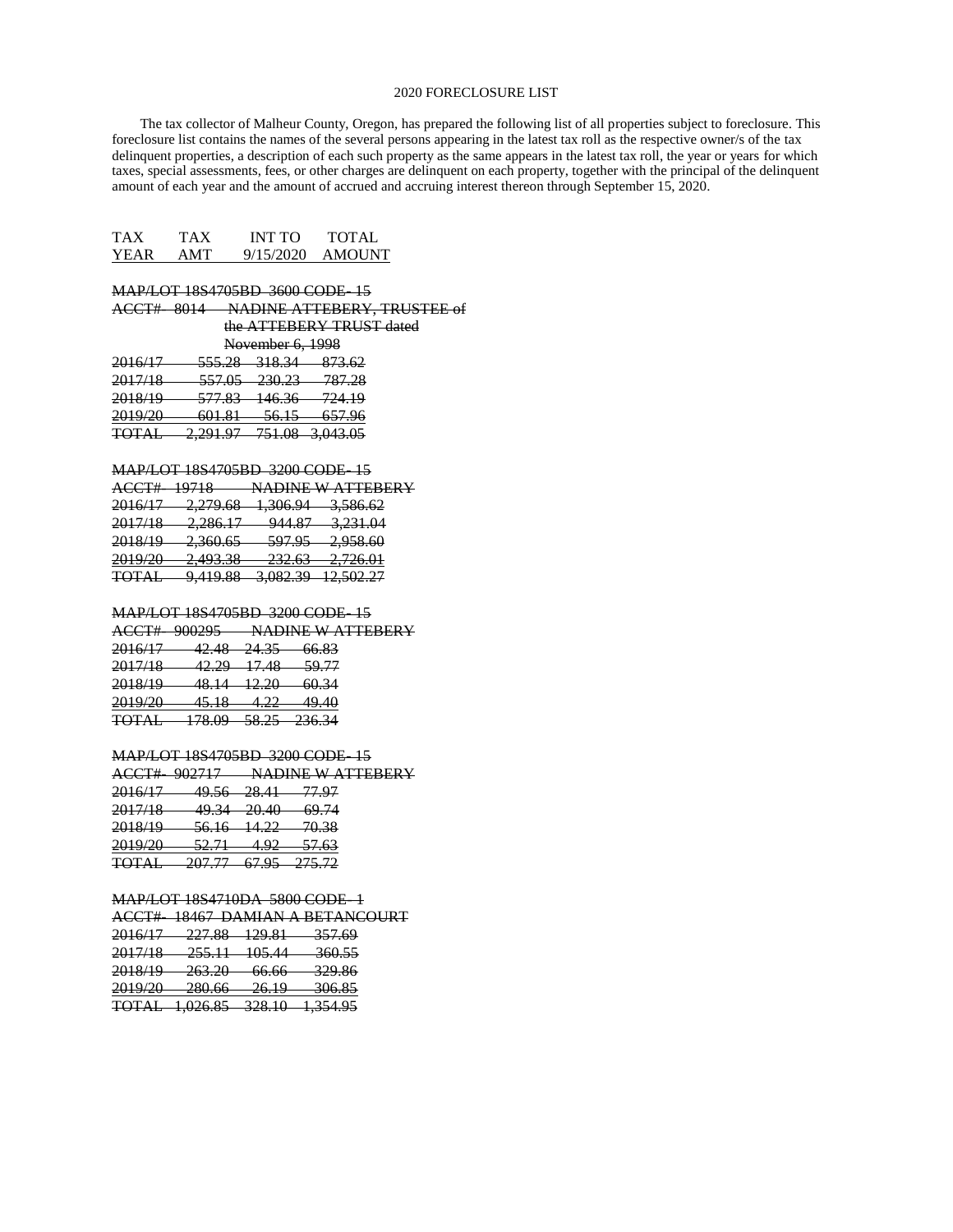MAP/LOT 18S4710DA 5800 CODE- 1 ACCT#- 901099 DAMIAN A BETANCOURT DEYSI CID GONZALEZ 2016/17 19.02 10.21 29.23 2017/18 40.05 16.55 56.60 2018/19 40.60 10.29 50.89 2019/20 39.74 3.72 43.46 TOTAL 139.41 40.77 180.18 MAP/LOT 18S4710DA 6000 CODE- 1 ACCT#- 18469 DAMIAN A BETANCOURT DEYSI GONZALEZ 2016/17 225.74 128.49 354.23 2017/18 255.11 105.44 360.55 2018/19 263.20 66.66 329.86 2019/20 280.66 26.19 306.85 TOTAL 1,024.71 326.78 1,351.49 MAP/LOT 18S4710DA 6000 CODE- 1 ACCT#- 902033 DAMIAN A BETANCOURT 2016/17 -- -- -- 2017/18 43.09 17.80 60.89 2018/19 43.64 11.06 54.70 2019/20 42.78 3.99 46.77 TOTAL 129.51 32.85 162.36

MAP/LOT 32S4105 1200 CODE- 39 ACCT#- 12164 MARK JOSEPH FANUCCHI ALLISON AMBER FANUCCHI 2016/17 2.59 1.48 4.07 2017/18 2.63 1.08 3.71 2018/19 2.71 .68 3.39 2019/20 2.80 .26 3.06 TOTAL 10.73 3.50 14.23

# MAP/LOT 18S4704AD 1507 CODE- 1

|         |                |        | ACCT#- 650 MICHAEL GONZALES |
|---------|----------------|--------|-----------------------------|
| 2016/17 | 264.44         | 151.61 | 416.05                      |
| 2017/18 | 271.08         | 112.04 | 383.12                      |
| 2018/19 | 279.67         | 70.84  | 350.51                      |
| 2019/20 | 298.26         | 27.83  | 326.09                      |
|         | TOTAL 1.113.45 |        | 362.32 1.475.77             |

### MAP/LOT 18S4706A 2900 CODE- 15

ACCT#- 18542 RANDY HENDRICKSON TERESA ANN SMITH

| 2016/17                   | 111 5 O          | 60. J.R          | 171.98                       |
|---------------------------|------------------|------------------|------------------------------|
| <del>2010 - 11 - 11</del> | <del>.</del>     | UU.TU            |                              |
| 2017/10                   | 250 A6 10602     |                  | 265.28                       |
| 201770                    | 290.TV 100.02    |                  | 30J.ZO                       |
| 2018/10                   | 268.07           | 67 OO            | 335.07                       |
| <del>2010/17</del>        | 200.VT           | <del>07.ZU</del> | 333.97                       |
| 2010/20                   | つのく つく           | 26.61            | <del>311.86</del>            |
| 2012/20<br><b>TOTAL</b>   | 20J.ZJ<br>იიი იი | 20.OI            |                              |
| <del>1011111</del>        | 72.7.70          |                  | <del>261.81 - 1,185.09</del> |

## MAP/LOT 18S4706A 2900 CODE- 15

ACCT#- 903776 RANDY HENDRICKSON TERESA ANN SMITH

| 2016/17            | 15862                    | 00.02                    | <del>248.66</del>         |
|--------------------|--------------------------|--------------------------|---------------------------|
| <del>2010/17</del> | 130.UJ                   | 70.UJ                    |                           |
| 2017/18            | 1760                     | 73 1 A                   | <del>-250.12</del>        |
| <del>2017/10</del> | <del>170.zo</del>        | <del>, , , , , , ,</del> |                           |
| 2018/10            | 16306                    | 41.53 —                  | <del>205.49</del>         |
| 201017<br>2010/20  | 103.20<br>150.72         |                          |                           |
| 2012/20            | 137. L                   |                          | <del>14.91 - 174.63</del> |
| <b>TOTAI</b>       | 650.20                   | 210.61                   | 878.90                    |
| 101.ID             | <i><del>007.47</del></i> | <del>217.VII</del>       |                           |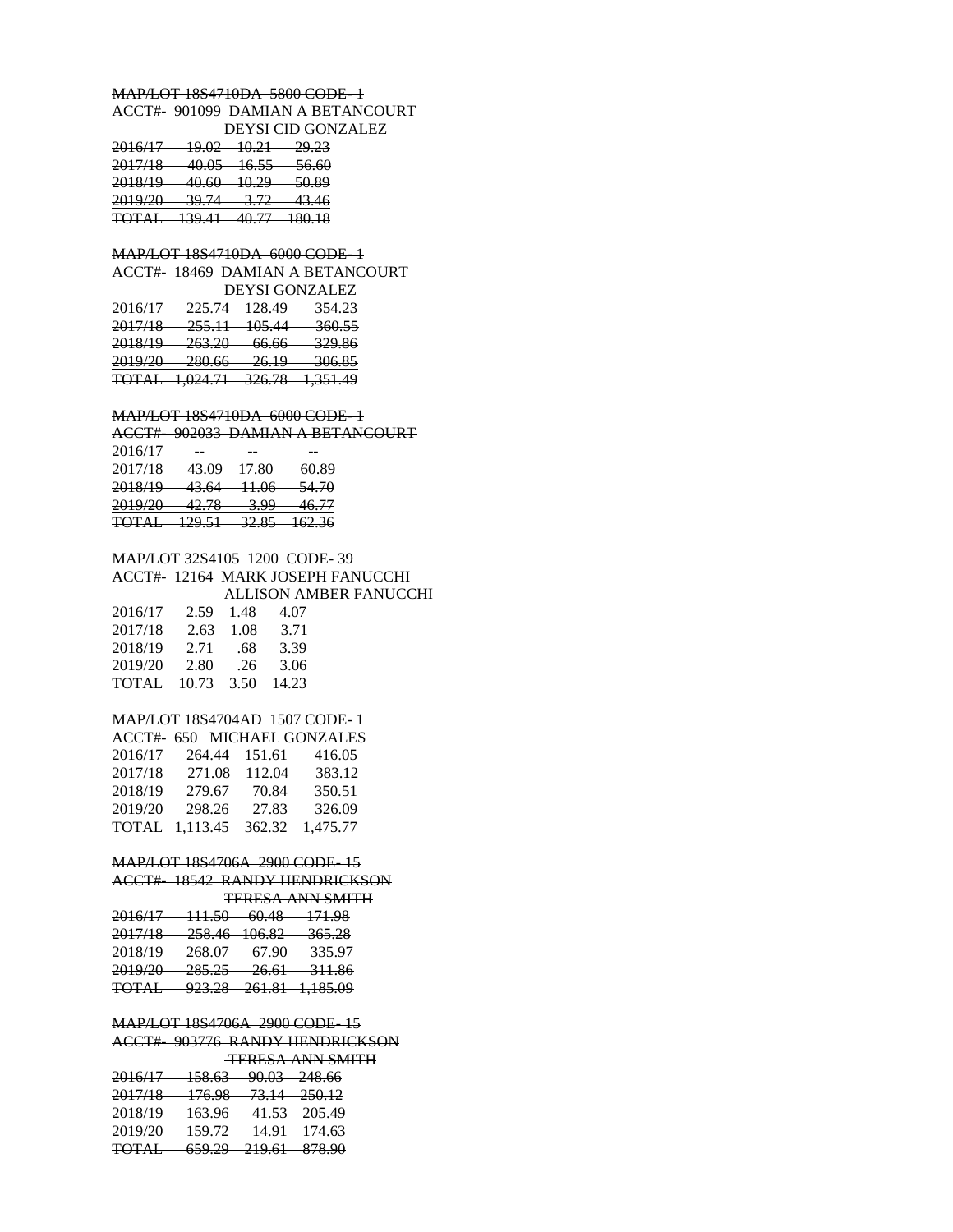MAP/LOT 19S4719D 100 CODE- 29 ACCT#- 9731 NETTIE M HIATT ALLEN L JONES STEVEN R ROSS 2016/17 974.13 538.92 1,513.05

|                                  |                                   |                              | - , - - - - - -              |
|----------------------------------|-----------------------------------|------------------------------|------------------------------|
| 2017/18<br><del>2017/10</del>    | 1.121.26<br>1 <del>,424.20</del>  | 500 GA<br><del>,,,,,,,</del> | <del>2,012.90</del>          |
| 2018/10                          | 1 100 Q1                          | 27710                        | <del>1,865.93</del>          |
| 2010/17                          | <del>1,400.01</del>               | 311.IZ                       |                              |
| 2010/20<br>2012/20               | 1 GOA 21<br>1,00 <del>1.J</del> 1 | 140.67<br>17.01              | 1753.09<br>1,7 <i>33.7</i> 0 |
| <b>TOTAI</b><br><del>ivind</del> | 5 401 51<br>3,11.31               | 071.02<br><del>,,,,,</del>   | <del>7,145.86</del>          |
|                                  |                                   |                              |                              |

### MAP/LOT 19S4732AA 5500 CODE- 2

| ACCT# 3800 FLROVIACKSON<br><del>,,,,,,,,,,,,,,,,,,,,,,,,,,,</del> |
|-------------------------------------------------------------------|
| Q71 21<br><del>.</del>                                            |
| 807 28<br>$\sigma$                                                |
| <del>776.89 -</del>                                               |
| 605.R5<br><del>,,,,,,,,</del>                                     |
| <del>770.62 - 3,154.33</del>                                      |
|                                                                   |

### MAP/LOT 20S4205BC 1400 CODE- 16 ACCT#- 8897 ELIZABETH JACOBY

#### JACOB REDDICK

| 2016/17            | 01.40                       | <del>52.46 143.95</del>   |                           |
|--------------------|-----------------------------|---------------------------|---------------------------|
| 201011             | <del>,</del>                |                           |                           |
| 2017/18            | 02. KO                      |                           | <del>38.73 - 132.42</del> |
| <del>2011/10</del> | ,,,,,,                      |                           |                           |
| 2018/10<br>2010/17 | 06.87                       | 24.54<br><del>74.J4</del> | <u> 121.41</u>            |
|                    | 70.OT                       |                           |                           |
| 2010/20<br>2012/20 | $00 \; \epsilon 0$<br>22.VV | 0.20<br>2.JU              | 108.90                    |
|                    |                             |                           |                           |
| TOT A I            | 281 65 105 02               |                           | 506.68                    |
| 101.ID             | . <del>.</del>              | 123.VJ                    | .,,,,,,,,,,               |

## MAP/LOT 20S4205BC 1400 CODE- 16

ACCT#- 901469 ELIZABETH JACOBY JACOB REDDICK

| 2016/17<br><del>2010/17</del>    | <u>62.14 35.62 97.76</u>         |        |
|----------------------------------|----------------------------------|--------|
| 2017/18<br><del>2017/10</del>    | <del>61.86 25.57 87.43</del>     |        |
| 2018/10<br>20101                 | <del>62.05 - 15.72 - 77.77</del> |        |
| 2010/20<br>2017/20               | <del>59.21   5.52</del>          | -64.73 |
| <b>TOTAL</b> 245.26 82.43 327.69 |                                  |        |
|                                  |                                  |        |

### MAP/LOT 20S4205BC 1900 CODE- 16 ACCT#- 8905 ELIZABETH JACOBY

#### JACOB REDDICK

| 2016/17                                 | 2.61            | 1.49  | 4.10        |
|-----------------------------------------|-----------------|-------|-------------|
| 2017/18<br><del>2017/10</del>           | 2.65            | 1.09  | 3.74        |
| 2018/10<br>2010/12                      | 2.73            | .69   | 3.42        |
| 2010/20<br>201770                       | 2 Q 1<br>2.01   | $-27$ | 200<br>J.VO |
| $T\cap T \wedge I$<br><del>100000</del> | 1 ሰ ዩስ<br>rv.ov | 3 5 A | 14.34       |

#### MAP/LOT 31S41 11101 CODE- 39

ACCT#- 11905 EUNICE H JUNG 2016/17 10.00 5.73 15.73 2017/18 10.24 4.24 14.48 2018/19 10.60 2.69 13.29 2019/20 10.88 1.01 11.89 TOTAL 41.72 13.67 55.39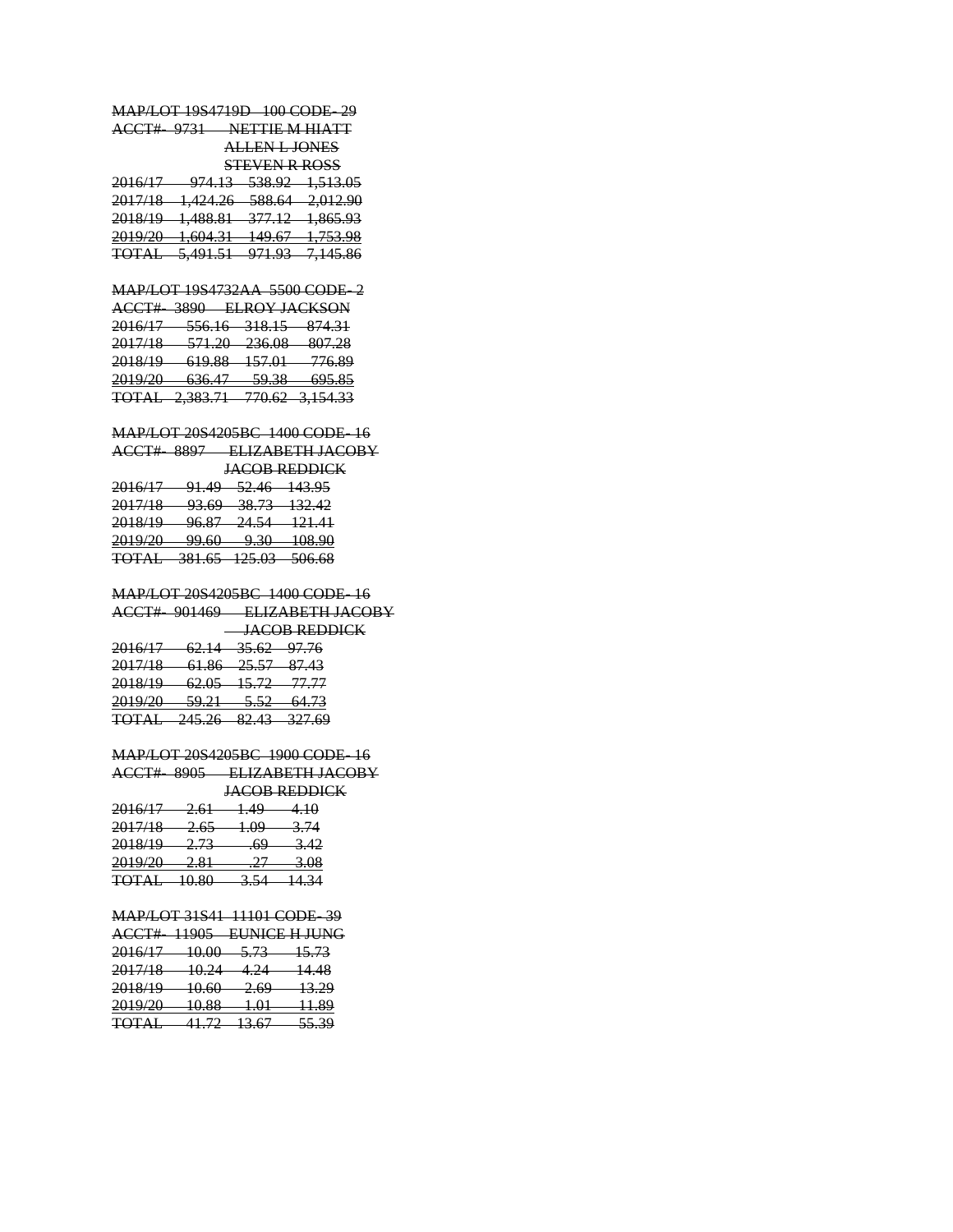### MAP/LOT 18S4717A 4900 CODE- 15

|  |             |                                   | WII I IAM DEAN I EWIS & LOUISE<br><del>wilaa wi dan u la wis &amp; LOCISE</del> |
|--|-------------|-----------------------------------|---------------------------------------------------------------------------------|
|  |             | S. LEWIS, TRUSTEES of the         |                                                                                 |
|  |             | <del>WILLIAM DEAN LEWIS AND</del> |                                                                                 |
|  |             | LOUISE S. LEWIS REVOCABLE         |                                                                                 |
|  |             | LIVING TRUST, DATED THE 27TH      |                                                                                 |
|  |             | <del>DAY OF JANUARY 2001</del>    |                                                                                 |
|  | 50.71 31.94 |                                   |                                                                                 |

| <del>2010/17</del> | ., <del>,,,,,</del> | - 51.04 | 71.JJ   |
|--------------------|---------------------|---------|---------|
| 2017/18            | 170.62              | 71 21   | 752 Q7  |
| <del>2017/10</del> | 17.UJ               | 77.ZT   | 233.OT  |
| 2010/10            | 105 <sub>65</sub>   | 17.02   | 2225    |
| <del>2010/17</del> | 10J.UJ              | 47.VZ   | 232.UT  |
| 2010/20            | 106.20              | 19 22   | 214.72  |
| <del>2017/20</del> | 170.JZ              | 10.JJ   | 21 T.TZ |
| <b>TOTAI</b>       | 621.28              | 171 42  | 702.91  |
| 101.ID             | 0.41.50             | 171.TJ  | 122.01  |

### MAP/LOT 18S4717A 5500 CODE- 15

ACCT#- 8551 WILLIAM DEAN LEWIS & LOUISE S. LEWIS, TRUSTEES of the WILLIAM DEAN LEWIS AND LOUISE S. LEWIS REVOCABLE LIVING TRUST, DATED THE 27TH DAY OF JANUARY 2001 2016/17 607.14 323.79 930.93

| 2.638.72<br>2017/18<br>1 የሬ7 ሰሬ<br>771.66<br>2,000.72<br>1,007.00<br>201110<br>11.00<br>500.24<br>2018/10<br>1.075.29<br>2.475.62<br>$2, 41$ $5.02$<br>201011<br>1,715.20<br><del>JUU.JT</del><br>102.71<br>2010/20<br>2.260.04<br>2.076.23<br>201770<br>2,20,7.7<br>175.11<br>2.010.20<br><b>TOTAI</b><br>1 790 50<br>$Q$ 215 71<br>6 575 71<br>101.ID<br>0,JIJ.ZI<br>0,020.11<br>1,702.JU | 1116/17<br>201011 | 60 L L L L<br>$\sigma$ | $\sim$ $\sim$ $\sim$<br><i>JLJ.17</i> | 93093<br>,,,,,, |
|---------------------------------------------------------------------------------------------------------------------------------------------------------------------------------------------------------------------------------------------------------------------------------------------------------------------------------------------------------------------------------------------|-------------------|------------------------|---------------------------------------|-----------------|
|                                                                                                                                                                                                                                                                                                                                                                                             |                   |                        |                                       |                 |
|                                                                                                                                                                                                                                                                                                                                                                                             |                   |                        |                                       |                 |
|                                                                                                                                                                                                                                                                                                                                                                                             |                   |                        |                                       |                 |
|                                                                                                                                                                                                                                                                                                                                                                                             |                   |                        |                                       |                 |
|                                                                                                                                                                                                                                                                                                                                                                                             |                   |                        |                                       |                 |
|                                                                                                                                                                                                                                                                                                                                                                                             |                   |                        |                                       |                 |
|                                                                                                                                                                                                                                                                                                                                                                                             |                   |                        |                                       |                 |

### MAP/LOT 20S4625C 500 CODE- 32

### ACCT#- 10258 MICHAEL MCCLAIN C. ROLLEAN MCCLAIN

| 2016/17<br>2010/17            | 1 1 የ በ በበ<br>1,100.00        | 664 01<br><del>004.01</del> | <del>1,844.01</del>  |
|-------------------------------|-------------------------------|-----------------------------|----------------------|
| 2017/18                       | 1.474.50                      | 600A2                       | 2.002.04             |
| <del>2017/10</del>            | 1, <del>474.32</del>          | <del>,,,,,,</del>           | 2,003.77             |
| 2018/10<br><del>2010/17</del> | 159742<br><del>1,J07.TJ</del> | 402. IO<br>tvz. I v         | <del>1,989.53</del>  |
| 2010/20                       | 1.622.77                      | 15221                       | <del>1,785.11</del>  |
| 2012720                       | 1,0,2,11                      | 1 <i>32.3</i> 7             |                      |
| <b>TOTAI</b><br>1011H         | 5 971 72<br>7.017.12          | 1 Q 27 Q 27<br>1,021.01     | 7 702 50<br>7,702.JZ |

#### MAP/LOT 17S4731AA 1400 CODE- 15

| $\Lambda$ $CCTH$                                                                                                                             |  |
|----------------------------------------------------------------------------------------------------------------------------------------------|--|
| 7256 DONNA MCGEE<br>ACC1#                                                                                                                    |  |
| <del>1,217.03</del><br>673.38<br><del>1,890.41</del><br><del>2016/17</del>                                                                   |  |
| 1 949 22<br>2017/19<br>762.01<br><del>2,612.24</del><br>703.91<br><del>2017/10</del><br>1,0T0.JJ                                             |  |
| 233.80<br>2018/10<br>1 070 15<br>175 71<br><del>4,333.07</del><br>2010/17<br><del>175.77</del><br>1,070.1J                                   |  |
| 2010/20<br>10125<br><del>2,125.10</del><br>1.042.75<br>101.JJ<br>2017/20<br>1, <del>,,,,,,,</del>                                            |  |
| <b>Q 001 61</b><br>TOT A I<br>2004.28<br>6 997 76<br><del>101710</del><br><del>,,,,,,,,,</del><br><del>0,007.20</del><br><del>2,077.30</del> |  |

# MAP/LOT 18S4530AD 2000 CODE- 3

## ACCT#- 5149 PR INVESTOR SERVICES INC *as*

*Agent for the Series 2000-A Noteholders in Meridian Mortgage Investors Fund I* JOHN DOWELL JERI LEE DOWELL

| 2016/17 | 800.90                  | 459.15 | 1.260.05 |
|---------|-------------------------|--------|----------|
| 2017/18 | 843.63                  | 348.67 | 1.192.30 |
| 2018/19 | 876.14                  | 221.93 | 1.098.07 |
| 2019/20 | 897.75                  | 83.76  | 981.51   |
|         | TOTAL 3,418.42 1,113.51 |        | 4,531.93 |